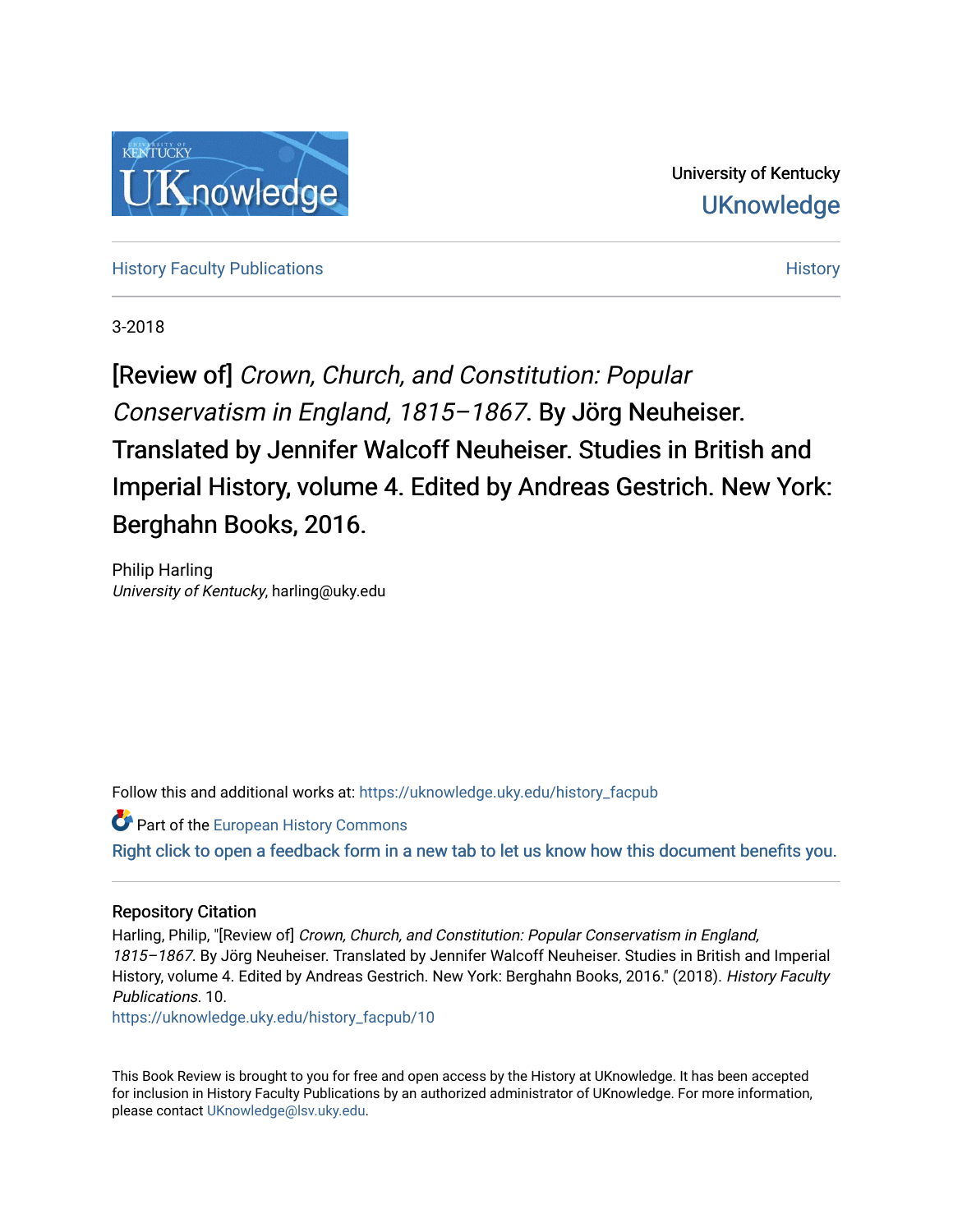[Review of] Crown, Church, and Constitution: Popular Conservatism in England, 1815–1867. By Jörg Neuheiser. Translated by Jennifer Walcoff Neuheiser. Studies in British and Imperial History, volume 4. Edited by Andreas Gestrich. New York: Berghahn Books, 2016.

Notes/Citation Information Published in The Journal of Modern History, v. 90, no. 1.

© 2018 by The University of Chicago. All rights reserved.

The copyright holder has granted the permission for posting the book review here.

Digital Object Identifier (DOI) https://doi.org/10.1086/695903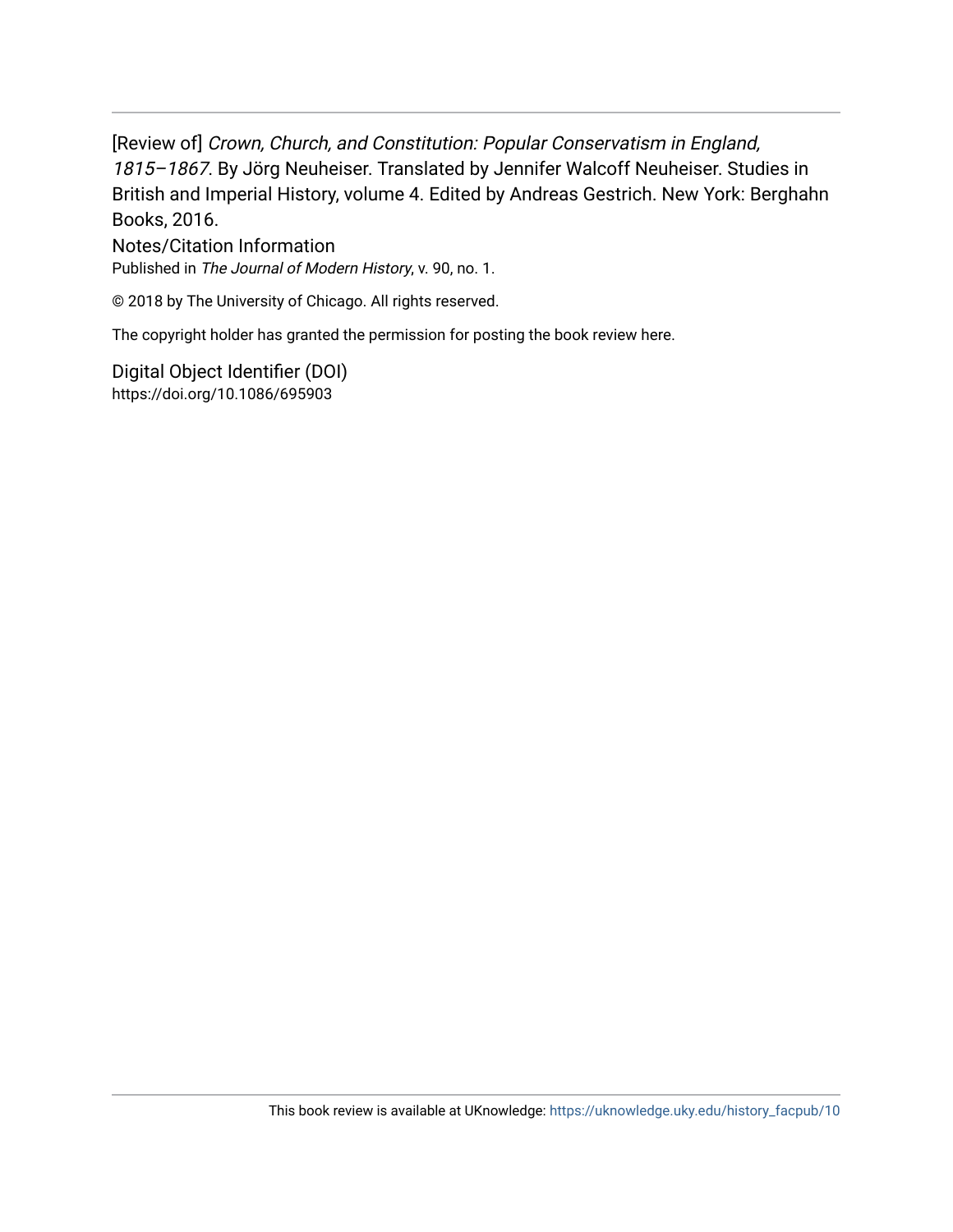Crown, Church, and Constitution: Popular Conservatism in England, 1815 1867. By Jörg Neuheiser. Translated by Jennifer Walcoff Neuheiser. Studies in British and Imperial History, volume 4. Edited by Andreas Gestrich. New York: Berghahn Books, 2016. Pp. viii+310. \$110.00.

Whatever happened to plebeian conservatism in the decades after Waterloo? There is a well established tendency to assume it more or less disappeared until Disraeli brought it back in the guise of "Tory democracy" in the late 1860s. Scholars who focus on popular politics in the second quarter of the nineteenth century devote virtually all their attention to mass agitations for franchise reform the one achieved in 1832 and the far more rad ical one championed by the Chartists that went down to its final defeat in 1848. The com mon assumption is that the two decades of Liberal hegemony that followed thereafter was achieved through the support of the "respectable workingman" as well as that of the bur geoning middle ranks of the world's most prosperous nation. The post Corn Law Conserva tive party, it is assumed, had precious little demotic appeal. While Palmerston and Gladstone were widely venerated in working class households, Derby seemed like an old fashioned toff who stubbornly held close to a protectionism that taxed the people's loaf. The story com monly goes that it was only after Disraeli gambled his way into a much larger electorate after 1867 that the "Conservative workingman" finally reappeared on the political scene after a protracted absence.

Jörg Neuheiser begs to differ with this conventional tale. He argues with some success that popular conservatism remained alive and kicking in the early and mid Victorian de cades. It is no coincidence, he contends, that the loyalist patriotism that explained the suc cess of the Conservative party in the last third of the nineteenth century so closely resem bled the "Church and King" patriotism of the French Revolutionary era. This is because, in his analysis, loyalist patriotism flourished in the interim, even if historians have long tended to ignore it. In a massively researched book that focuses on the greater London area, the West Riding of Yorkshire and its major city of Leeds, and on the Bolton area in Lancashire, he argues that popular conservatism continued to flourish at the local level of politics. First of all, the monarchy remained a central element of national identification. The common people turned out in droves for royal celebrations, and despite the occasional unpopularity of George IV, these were frequently straightforward venerations of the mon archy as a focus of national pride. Second, the Operative Conservative Associations of the 1830s that Neuheiser examines especially closely were staunch in their veneration of the Anglican Church as well as the monarchy as the pillars of England's glorious constitution. Third, Protestant nationalism remained a strong focus of popular politics. Anti Catholicism, fueled by mass Irish immigration and the "Papal Aggression" of the early 1850s, remained an occasional source of demotic mobilization at the local level. Guy Fawkes Day, for in stance, clearly remained associated with anti Catholicism and demonstrations of loyalty to the Anglican Church, State, and Crown. Fourth, according to Neuheiser, Tory radicalism had a local following in the 1840s. Factory reform was championed not only by Michael Sadler and Richard Oastler but by plebeian Tories in the North, as well. There was of course massive radical support for factory reform and the repeal of the New Poor Law. But Tories could and did agitate for the same things from a conservative angle as a means of restor ing a paternalist social order that they perceived to be under attack from the forces of un bridled laissez faire. Finally, Neuheiser contends, at the local level popular Toryism was not monopolized by publicans. Some of the demotic appeal of Conservatism rested on its prom ise to defend the honest worker's right to drink his pint in the face of the threat to it posed by Liberal teetotalism. At the same time, there were plenty of local Conservative leaders who championed a rather different kind of stout manliness that focused not on the public